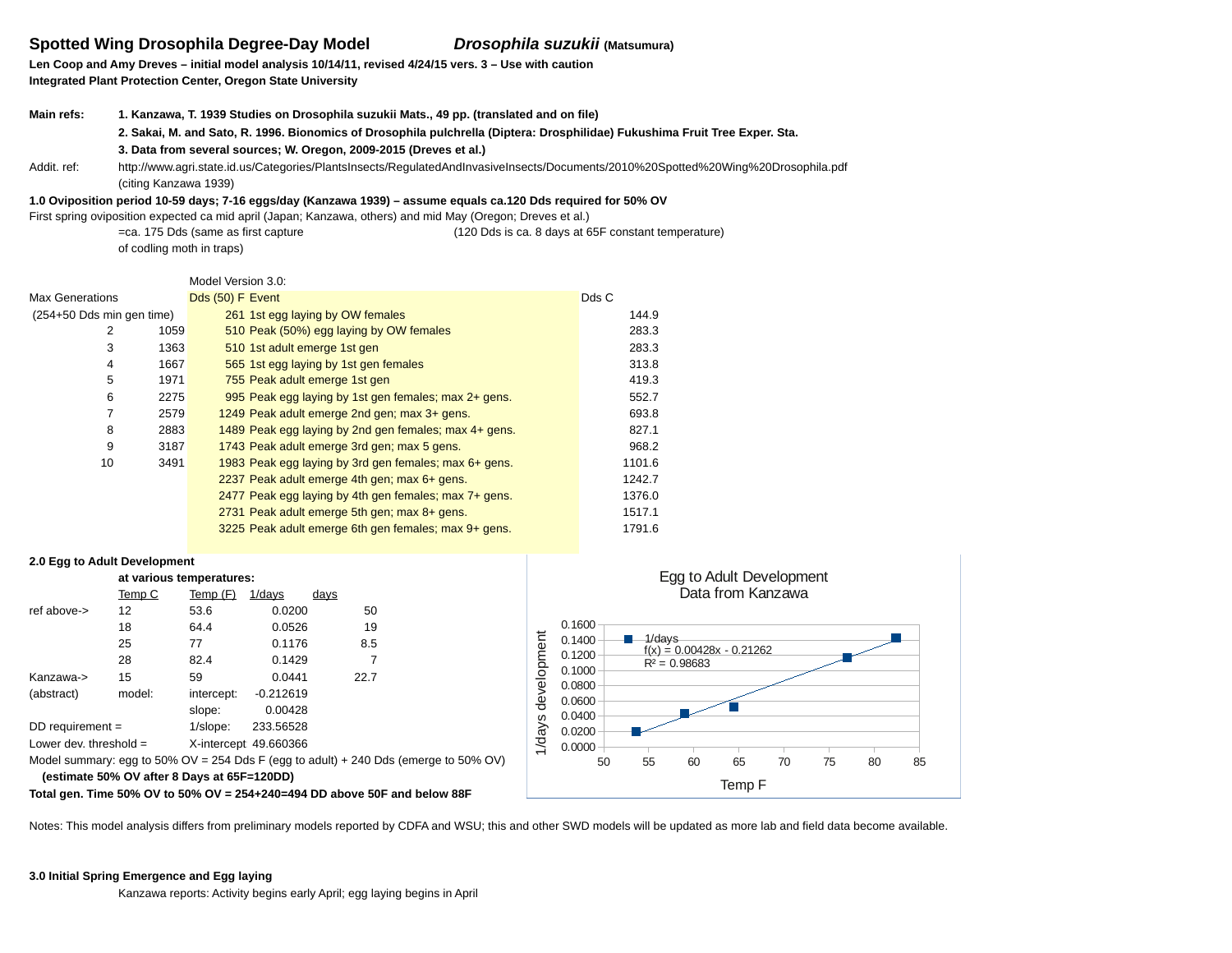Uchino 2005: Adult emergence observed April 23 2003 (Kisarazu City, Chiba, Japan) – calculated from data to be 250 Dds

| 4.0 Pre-Oviposition requirement (use same Tlow=50F Thi=88F)                                                            |        | Sakai & Sato 1996 |        |       |     | Pre-OV Period                 |       |  |
|------------------------------------------------------------------------------------------------------------------------|--------|-------------------|--------|-------|-----|-------------------------------|-------|--|
|                                                                                                                        | Temp C |                   | Temp F | davs  |     | Dds $(50)$ Dds $\circledcirc$ |       |  |
| Kanzawa 1939 – Table 6: 1 to 8 days, 2.8 avg                                                                           |        | 18                | 64.4   |       |     | 100.8                         | 56    |  |
| Based on Table 7:                                                                                                      |        | 22                | 71.6   |       | 4.9 | 105.84                        | 58.8  |  |
| 1.2 to 7.2 days; average ca. $80+/Dds$                                                                                 |        | 25                |        |       |     | 81                            | 45    |  |
| 44.4 Dds C                                                                                                             |        | 28                | 82.4   |       |     | 129.6                         | 72    |  |
|                                                                                                                        |        |                   |        | avq   |     | 104.31                        | 57.95 |  |
| <b>NOTE:</b>                                                                                                           |        |                   |        | range |     | 81 to 129                     |       |  |
| USDA Corvallis observes females ovipositing within 2-3 days after emergence in lab = Use value of 50 DDs F (27.8 DD C) |        |                   |        |       |     |                               |       |  |

**for pre-oviposition period**

### **5.0 Oviposition Schedule (again Tlow=50 Thi=88F)**

| Kanzawa 1939 - Table 10                                              |                                                                                                     |                             |              |  |  |  |  |
|----------------------------------------------------------------------|-----------------------------------------------------------------------------------------------------|-----------------------------|--------------|--|--|--|--|
| Oviposition period range 10-59 days avg=38.9 days at avg Temp=68.6 F |                                                                                                     |                             |              |  |  |  |  |
| $38.9 \times (68.6 - 50) =$                                          | 723.54 Dds (50)                                                                                     | $=$ maximum (1) oviposition |              |  |  |  |  |
|                                                                      | Assume w/mortality and left-skewed OV schedule; 50% of eggs deposited within 1/3 of this interval = |                             | 241 DDs (50) |  |  |  |  |
| Use 240 Dds for Emerge to 50% OV in model (further analysis below)   |                                                                                                     |                             |              |  |  |  |  |

#### **6.0 Temperature- Development of each life stage**

|             | <b>Studies Combined</b> |                                 |        |             | <b>Studies Compared</b> |          |                                                                                                                 |        |                                 |             |              |      |  |  |
|-------------|-------------------------|---------------------------------|--------|-------------|-------------------------|----------|-----------------------------------------------------------------------------------------------------------------|--------|---------------------------------|-------------|--------------|------|--|--|
|             |                         | <b>Egg to Adult Development</b> |        |             |                         |          |                                                                                                                 |        | <b>Egg to Adult Development</b> |             |              |      |  |  |
|             |                         | at various temperatures:        |        |             | Lowest CV (check only)  |          |                                                                                                                 |        | at various temperatures:        |             |              |      |  |  |
|             | Temp C                  | Temp(F)                         | 1/days | <u>days</u> | Dds (50)                | Dds (48) |                                                                                                                 | Temp C | Temp(F)                         | <b>Kanz</b> | Sak&Sat days |      |  |  |
| Kanzawa->   | 12                      | 53.6                            | 0.0200 | 50          |                         |          | Kanzawa->                                                                                                       | 12     | 53.6                            | 0.0200      |              | 50   |  |  |
|             | 18                      | 64.4                            | 0.0526 | 19          | 273.6                   |          | 311.6                                                                                                           | 18.2   | 64.76                           | 0.0532      |              | 18.8 |  |  |
|             | 25                      | 77                              | 0.1042 | 9.6         | 259.2                   |          | 278.4                                                                                                           | 25     | 77                              | 0.1176      |              | 8.5  |  |  |
|             | 28                      | 82.4                            | 0.1429 |             | 226.8                   |          | 240.8                                                                                                           | 28     | 82.4                            | 0.1429      |              |      |  |  |
|             | 15                      | 59                              | 0.0444 | 22.5        | 202.5                   |          | 247.5                                                                                                           | 15     | 59                              | 0.0435      |              | 23   |  |  |
| Sak&Sat->   | 18                      | 64.4                            | 0.0526 | 19          | 273.6                   |          | 311.6 Sak&Sat                                                                                                   | 17.9   | 64.22                           |             | 0.0518       | 19.3 |  |  |
|             | 22                      | 71.6                            | 0.0735 | 13.6        | 293.76                  |          | 320.96                                                                                                          | 22     | 71.6                            |             | 0.0735       | 13.6 |  |  |
|             | 25                      | 77                              | 0.1042 | 9.6         | 259.2                   |          | 278.4                                                                                                           | 25     | 77                              |             | 0.1042       | 9.6  |  |  |
| exclude->   | 28                      |                                 | 0.1042 | 9.6         |                         |          |                                                                                                                 | 28     | 82.4                            |             | 0.1042       | 9.6  |  |  |
| Kyokai 2003 |                         |                                 |        |             |                         |          | '->this study is somewhat unclear but generally confirms development rates to be same as Kanzawa at 15 and 25 C |        |                                 |             |              |      |  |  |
|             |                         |                                 |        |             |                         |          | 'e. g. "duration from oviposition to emerg. Is short like over 20 days at 15C or about 10 days at 25C"          |        |                                 |             |              |      |  |  |

| model:                   | intercept:  | -0.196 mean            | 255.522857 | 284.18                         | model:                   | intercept:                    | $-0.213$         | $-0.209$ |
|--------------------------|-------------|------------------------|------------|--------------------------------|--------------------------|-------------------------------|------------------|----------|
|                          | slope:      | 0.00394 stdev          | 31.0352325 | 32.0170392135                  |                          | slope:                        | 0.00429          | 0.0040   |
| DD requirement $=$       | $1$ /slope: | 253.95406 CV           | 12.1457755 | 11.2664646398 DD requirement = |                          | $1$ /slope:                   | 233.2328 248.249 |          |
| Lower dev. threshold $=$ |             | X-intercept: 49.805341 |            |                                | Lower dev. threshold $=$ | X-intercept: 49.75814 51.9482 |                  |          |
|                          | Rsq:        | 0.95393                |            |                                |                          | Rsq:                          | 0.98531          | 0.9653   |

Combined Model (exclude Sakai & Sato 82.4 F data point) Separate Models (exclude Sakai & Sato 82.4 F data point)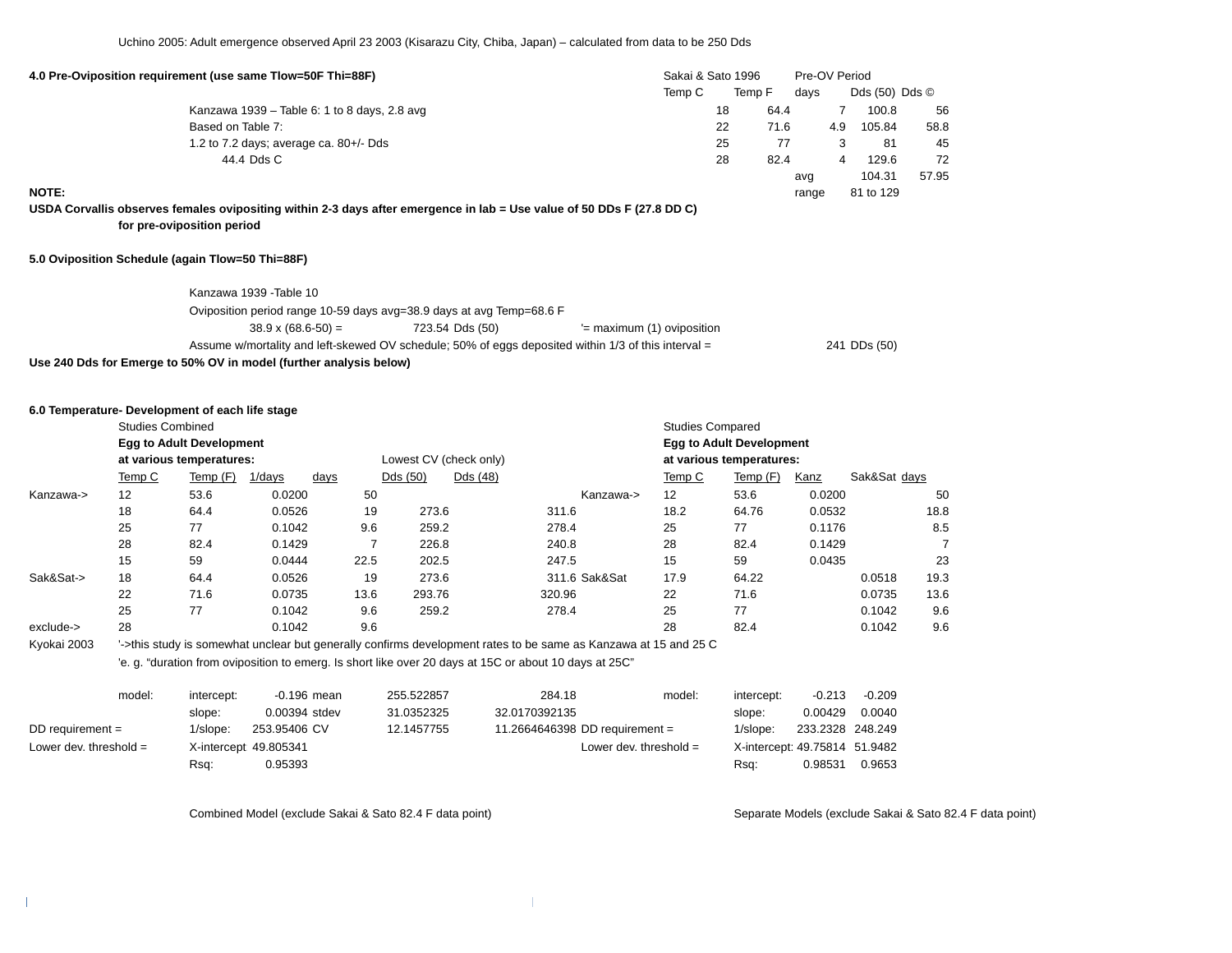

**Revised model summary: Egg-Adult Devel = 254 DD above 50F and below 88F**

#### **7.0 Proportionate development Egg/Larval/Pupal**

|        |                                                                                               | Kanzawa (Tables 16 & 17) |     | Check             |          |       |               |                   |                   |  |
|--------|-----------------------------------------------------------------------------------------------|--------------------------|-----|-------------------|----------|-------|---------------|-------------------|-------------------|--|
|        | Days at                                                                                       |                          |     |                   |          |       |               |                   |                   |  |
|        | 15 C                                                                                          | Proportion 25 C          |     | Proportion<br>Avg | Dds (50) |       | Values to Use | Dds (50) 15C only | DDs (50) 25C only |  |
| Egg    | 1.8                                                                                           | 7.8                      | 0.5 | 5.7               | 6.7      | 17.1  |               | 19.821748         | 14.3774           |  |
| Larval | 11.1                                                                                          | 47.2                     | 4.5 | 46.8              | 47.0     | 119.4 | 125           | 120.01365         | 118.746           |  |
| Pupal  | 10.5                                                                                          | 44.9                     | 4.5 | 47.6              | 46.3     | 117.5 | 112           | 114.16461         | 120.876           |  |
| Total  | 23.5                                                                                          | 100.0                    | 9.5 | 100.0             | 100.0    | 254.0 | 254           | 254               | 254               |  |
|        | $254 \leftarrow$ check<br>Development requirements: Egg=17 Dds, Larvae=125 Dds, Pupae=112 Dds |                          |     |                   |          |       |               |                   |                   |  |

#### **6. Model Revision using field data from Dreves et al. 2010-2011:**

changes list: 1.  $1<sup>st</sup>$  egg laying derived from  $1<sup>st</sup>$  gen adult  $1<sup>st</sup>$  and peak emergence

**Reference Stage Durations**

| Stage      | DD F | DD C  |                                  |
|------------|------|-------|----------------------------------|
| Gen 1 egg  | 17   | 9.4   |                                  |
| larvae     | 125  | 69.4  |                                  |
| pupae      | 112  | 62.2  |                                  |
| total e2a  | 254  | 141.1 |                                  |
| Pre-OV     | 50   |       | 27.8 <-also mating, host finding |
| total e2ov | 304  | 168.9 |                                  |
| Em2 50% OV | 240  | 133.3 |                                  |
| Gen 2 egg  | 17   | 9.4   |                                  |
| larvae     | 125  | 69.4  |                                  |
| pupae      | 112  | 62.2  |                                  |
| total e2a  | 254  | 141.1 |                                  |
| Pre-OV     | 50   |       | 27.8 <-also mating, host finding |
| Em2 50% OV | 240  | 133.3 |                                  |
| Gen 3 egg  | 17   | 9.4   |                                  |
| larvae     | 125  | 69.4  |                                  |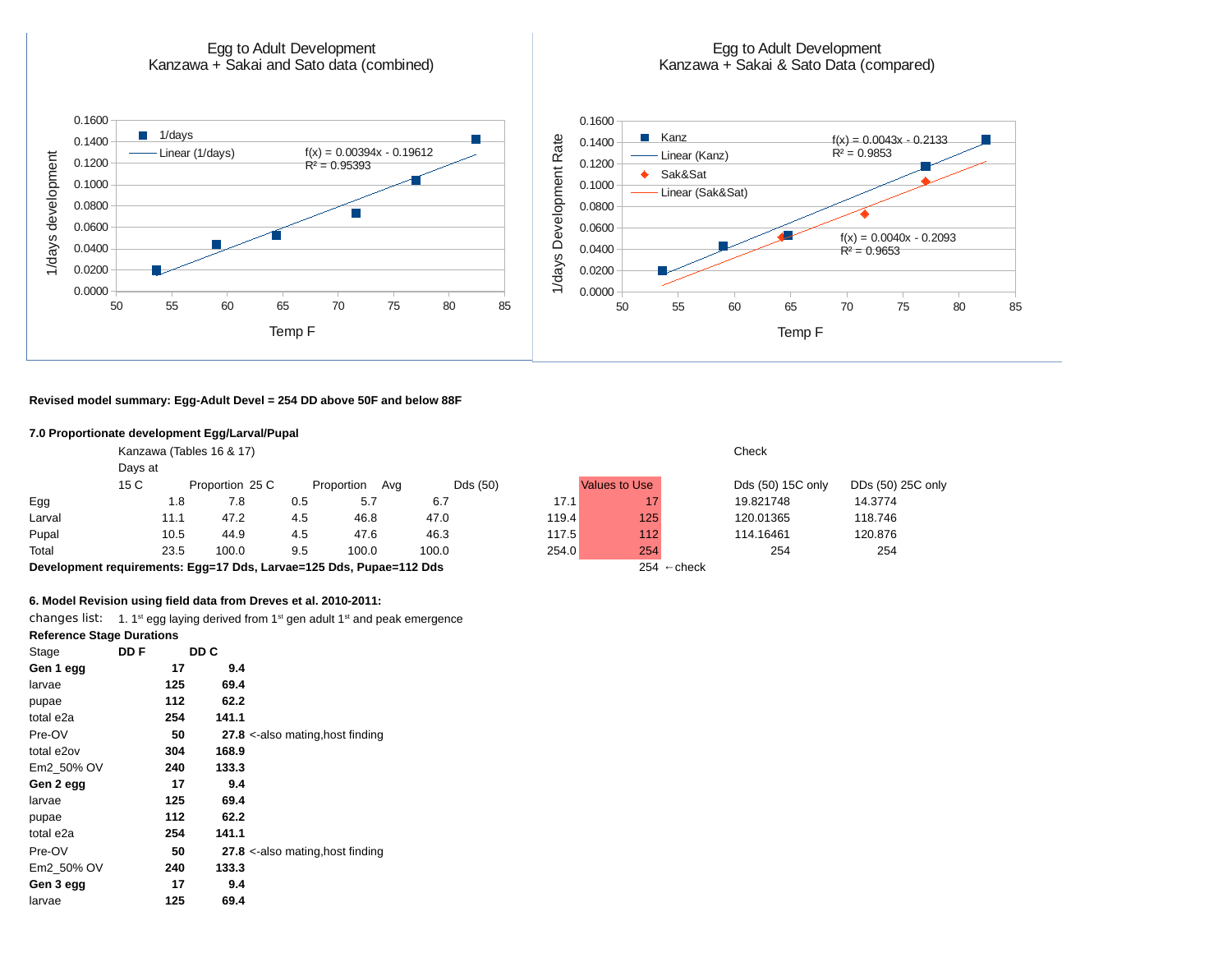| pupae      | 112 | 62.2                             |
|------------|-----|----------------------------------|
| total e2a  | 254 | 141.1                            |
| Pre-OV     | 50  | 27.8 <-also mating, host finding |
| Em2 50% OV | 240 | 133.3                            |

|            | Event Name                             |              |         |               |           |           |  |                                                                 |                          |             | Other weather stations villance valley (Dus $C$ ) |                                                  |                                             |           |
|------------|----------------------------------------|--------------|---------|---------------|-----------|-----------|--|-----------------------------------------------------------------|--------------------------|-------------|---------------------------------------------------|--------------------------------------------------|---------------------------------------------|-----------|
|            | Willamette Valley Oregon Trapping Data |              |         |               | Best date | Best cum. |  |                                                                 | Eugene                   | Aurora      |                                                   |                                                  | Forest Gr McMinnevil Hillsboro apt          |           |
| 2010       |                                        |              |         |               | est       | Dds C     |  |                                                                 | <b>KEUG</b>              | <b>ARAO</b> | <b>FOGO</b>                                       | <b>KMMV</b>                                      | <b>KHIO</b>                                 | Average   |
| Year       | DD C                                   | Fly Total    | Avg     | % female      | 05/16/10  |           |  | 140.9 $1st$ egg laying by Ow females                            |                          |             |                                                   |                                                  | 161.8889 195.889 169.889 138.8889 143.88889 | 158.55556 |
| 6/24/2010  | 285                                    | $\mathbf{1}$ | 0.02    | $\mathbf{1}$  | 06/22/10  |           |  | 274.2 Peak (50%) egg laying by OW females                       |                          |             |                                                   |                                                  | 295.2222 329.222 303.222 272.2222 277.22222 | 291.88889 |
| 7/1/2010   | 335                                    | 26           | 0.57    | 0.42          | 06/23/10  |           |  | 282.0 $1st$ adult emerge $1st$ gen                              | 303                      | 337         | 311                                               | 280                                              | 285                                         | 299.66667 |
| 7/8/2010   | 395                                    | 91           | 2.33    | 0.2           | 07/10/10  |           |  | 415.3 Peak adult emerge 1 <sup>st</sup> gen                     |                          |             |                                                   |                                                  | 436.3333 470.333 444.333 413.3333 418.33333 | 433       |
| 7/15/2010  | 465                                    | 58           | 1.49    | 0.33          | 06/27/10  |           |  | 309.8 1 <sup>st</sup> egg laying by 1 <sup>st</sup> gen females |                          |             |                                                   |                                                  | 330.7778 364.778 338.778 307.7778 312.77778 | 327.44444 |
| 7/22/2010  | 515                                    | 54           | 1.38    | 0.41          | 07/25/10  |           |  | 548.7 Peak egg laying by $1st$ gen females                      |                          |             | 569.6667 603.667 577.667                          |                                                  | 546.6667 551.66667                          | 566.33333 |
| 7/29/2010  | 590                                    | 202          | 5.05    | 0.3           | 07/14/10  |           |  | 450.9 1 <sup>st</sup> adult emerge 2 <sup>nd</sup> gen          |                          |             |                                                   |                                                  | 471.8889 505.889 479.889 448.8889 453.88889 | 468.55556 |
| 8/5/2010   | 649                                    | 247          | 5.88    | 0.4           | 07/17/10  |           |  | 478.7 $1st$ egg laying by $2nd$ gen females                     |                          |             |                                                   |                                                  | 499.6667 533.667 507.667 476.6667 481.66667 | 496.33333 |
| 8/12/2010  | 705                                    | 691          | 16.45   | 0.37          | 08/10/10  |           |  | 689.8 Peak adult emerge 2nd gen                                 |                          |             |                                                   |                                                  | 710.7778 744.778 718.778 687.7778 692.77778 | 707.44444 |
| 8/19/2010  | 780                                    | 1116         | 25.36   | 0.37          | 08/24/10  |           |  | 823.1 Peak egg laying by 2nd gen females                        |                          |             |                                                   |                                                  | 844.1111 878.111 852.111 821.1111 826.11111 | 840.77778 |
| 8/26/2010  | 840                                    | 1361         | 28.96   | 0.39          | 08/02/10  |           |  | 619.8 1st adult emerge 3rd gen                                  |                          |             |                                                   |                                                  | 640.7778 674.778 648.778 617.7778 622.77778 | 637.44444 |
| 9/2/2010   | 885                                    | 1103         | 22.98   | 0.39          | 08/05/10  |           |  | 647.6 $1st$ egg laying by $3rd$ gen females                     |                          |             |                                                   |                                                  | 668.5556 702.556 676.556 645.5556 650.55556 | 665.22222 |
| 9/9/2010   | 925                                    | 1164         | 24.25   | 0.36          | 09/15/10  |           |  | 964.2 Peak adult emerge 3rd gen                                 |                          |             |                                                   |                                                  | 985.2222 1019.22 993.222 962.2222 967.22222 | 981.88889 |
| 9/16/2010  | 979                                    | 1297         | 27.6    | 0.35          | 10/06/10  |           |  | 1097.6 Peak egg laying by 3rd gen females                       |                          |             |                                                   |                                                  | 1118.556 1152.56 1126.56 1095.556 1100.5556 | 1115.2222 |
| 9/29/2010  | 1065                                   | 4154         | 88.38   | 37            | 08/20/10  |           |  | 788.7 1 <sup>st</sup> adult emerge 4 <sup>th</sup> gen          |                          |             |                                                   |                                                  | 809.6667 843.667 817.667 786.6667 791.66667 | 806.33333 |
| 10/6/2010  | 1100                                   | 7046         | 153.74  | 39            | 08/24/10  |           |  | 816.4 1 <sup>st</sup> egg laying by $4th$ gen females           |                          |             |                                                   |                                                  | 837.4444 871.444 845.444 814.4444 819.44444 | 834.11111 |
| 10/13/2010 | 1130                                   | 11247        | 229.53  |               | 38 none   |           |  | 1238.7 Peak adult emerge 4th gen                                |                          |             |                                                   |                                                  | 1259.667 1293.67 1267.67 1236.667 1241.6667 | 1256.3333 |
| 10/20/2010 | 1150                                   | 15795        | 329.06  | 40            |           |           |  |                                                                 |                          |             |                                                   |                                                  |                                             |           |
| 10/27/2010 | 1162                                   | 16661        | 347.1   | 39            |           |           |  |                                                                 |                          |             |                                                   |                                                  |                                             |           |
| 11/3/2010  | 1180                                   | 52760        | 1146.96 | 39            |           |           |  |                                                                 |                          |             |                                                   | Other weather stations Willamette Valley (Dds C) |                                             |           |
| 2011       |                                        |              |         |               | Best date | Best cum. |  |                                                                 | Eugene                   | Aurora      |                                                   | Forest Gr McMinnevil Hillsboro apt               |                                             |           |
|            | Year DD 10C Jan                        | Fly Total    | Avg     | % female Date |           | Dds C     |  |                                                                 | <b>KEUG</b>              | <b>ARAO</b> | <b>FOGO</b>                                       | <b>KMMV</b>                                      | <b>KHIO</b>                                 | Average   |
| 6/21/2011  | 240                                    | 94           | 1.38    | 0.84          | 06/04/11  |           |  | 148.9 $1st$ egg laying by Ow females                            |                          |             |                                                   |                                                  | 156.8889 172.889 157.889 136.8889 124.88889 | 149.72222 |
| 6/28/2011  | 285                                    | 49           | 0.73    | 0.80          | 06/28/11  |           |  | 282.2 Peak (50%) egg laying by OW females                       |                          |             |                                                   |                                                  | 290.2222 306.222 291.222 270.2222 258.22222 | 283.05556 |
| 7/5/2011   | 338                                    | 51           | 0.75    | 0.35          | 06/29/11  |           |  | 290.0 1 <sup>st</sup> adult emerge 1 <sup>st</sup> gen          | 298                      | 314         | 299                                               | 278                                              | 266                                         | 290.83333 |
| 7/12/2011  | 388                                    | 115          | 1.88    | 0.41          | 07/18/11  |           |  | 423.3 Peak adult emerge 1 <sup>st</sup> gen                     |                          |             |                                                   |                                                  | 431.3333 447.333 432.333 411.3333 399.33333 | 424.16667 |
| 7/19/2011  | 435                                    | 177          | 2.64    | 0.23          | 07/03/11  |           |  | 317.8 $1st$ egg laying by $1st$ gen females                     |                          |             |                                                   |                                                  | 325.7778 341.778 326.778 305.7778 293.77778 | 318.61111 |
| 7/26/2011  | 496                                    | 271          | 4.37    | 0.37          | 08/01/11  |           |  | 556.7 Peak egg laying by 1st gen females                        | 564.6667 580.667         |             | 565.667                                           |                                                  | 544.6667 532.66667                          | 557.5     |
| 8/3/2011   | 577                                    | 518          | 7.61    | 0.45          | 07/23/11  |           |  | 458.9 1st adult emerge 2 <sup>nd</sup> gen                      | 466.8889                 | 482.889     | 467.889                                           |                                                  | 446.8889 434.88889                          | 459.72222 |
| 8/9/2011   | 630                                    | 1337         | 19.38   | 0.37          | 07/25/11  |           |  | 486.7 $1st$ egg laying by $2nd$ gen females                     |                          |             | 494.6667 510.667 495.667                          |                                                  | 474.6667 462.66667                          | 487.5     |
| 8/16/2011  | 689                                    | 1930         | 27.97   | 0.33          | 08/17/11  |           |  | 697.8 Peak adult emerge 2 <sup>nd</sup> gen                     | 705.7778 721.778 706.778 |             |                                                   |                                                  | 685.7778 673.77778                          | 698.61111 |
| 8/23/2011  | 778                                    | 1869         | 28.75   | 0.43          | 08/29/11  |           |  | 831.1 Peak egg laying by 2nd gen females                        |                          |             |                                                   |                                                  | 839.1111 855.111 840.111 819.1111 807.11111 | 831.94444 |
| 8/30/2011  | 843                                    | 2030         | 28.1    | 0.44          | 08/09/11  |           |  | 627.8 1st adult emerge 3rd gen                                  |                          |             |                                                   |                                                  | 635.7778 651.778 636.778 615.7778 603.77778 | 628.61111 |
| 9/6/2011   | 907                                    | 3663         | 50.18   | 0.42          | 08/12/11  |           |  | 655.6 $1st$ egg laying by $3rd$ gen females                     |                          |             |                                                   |                                                  | 663.5556 679.556 664.556 643.5556 631.55556 | 656.38889 |
| 9/13/2010  | 985                                    | 2842         | 39.47   | 0.48          | 09/12/11  |           |  | 972.2 Peak adult emerge 3rd gen                                 |                          |             |                                                   |                                                  | 980.2222 996.222 981.222 960.2222 948.22222 | 973.05556 |
|            |                                        |              |         |               |           |           |  |                                                                 |                          |             |                                                   |                                                  |                                             |           |

| <b>Event Name</b>                     | Other weather stations Willamette Valley (Dds C) |         |             |             |                                    |           |  |  |
|---------------------------------------|--------------------------------------------------|---------|-------------|-------------|------------------------------------|-----------|--|--|
|                                       | Eugene                                           | Aurora  |             |             | Forest Gr McMinnevil Hillsboro apt |           |  |  |
|                                       | <b>KEUG</b>                                      | ARAO    | <b>FOGO</b> | <b>KMMV</b> | <b>KHIO</b>                        | Average   |  |  |
| $1st$ egg laying by Ow females        | 161.8889                                         | 195.889 | 169.889     |             | 138.8889 143.88889                 | 158.55556 |  |  |
| Peak (50%) egg laying by OW females   | 295.2222                                         | 329.222 | 303.222     |             | 272.2222 277.22222                 | 291.88889 |  |  |
| $1st$ adult emerge $1st$ gen          | 303                                              | 337     | 311         | 280         | 285                                | 299.66667 |  |  |
| Peak adult emerge 1 <sup>st</sup> gen | 436.3333                                         | 470.333 | 444.333     |             | 413.3333 418.33333                 | 433       |  |  |
| $1st$ egg laying by $1st$ gen females | 330.7778                                         | 364.778 | 338.778     |             | 307.7778 312.77778                 | 327.44444 |  |  |
| Peak egg laying by $1st$ gen females  | 569.6667                                         | 603.667 | 577.667     |             | 546.6667 551.66667                 | 566.33333 |  |  |
| $1st$ adult emerge $2nd$ gen          | 471.8889                                         | 505.889 | 479.889     | 448.8889    | 453.88889                          | 468.55556 |  |  |
| $1st$ egg laying by $2nd$ gen females | 499.6667                                         | 533.667 | 507.667     |             | 476.6667 481.66667                 | 496.33333 |  |  |
| Peak adult emerge 2nd gen             | 710.7778                                         | 744.778 | 718.778     |             | 687.7778 692.77778                 | 707.44444 |  |  |
| Peak egg laying by 2nd gen females    | 844.1111                                         | 878.111 | 852.111     |             | 821.1111 826.11111                 | 840.77778 |  |  |
| $1st$ adult emerge $3rd$ gen          | 640.7778                                         | 674.778 | 648.778     |             | 617.7778 622.77778                 | 637.44444 |  |  |
| $1st$ egg laying by $3rd$ gen females | 668.5556                                         | 702.556 | 676.556     |             | 645.5556 650.55556                 | 665.22222 |  |  |
| Peak adult emerge 3rd gen             | 985.2222                                         | 1019.22 | 993.222     |             | 962.2222 967.22222                 | 981.88889 |  |  |
| Peak egg laying by $3rd$ gen females  | 1118.556                                         | 1152.56 | 1126.56     |             | 1095.556 1100.5556                 | 1115.2222 |  |  |
| $1st$ adult emerge $4th$ gen          | 809.6667                                         | 843.667 | 817.667     |             | 786.6667 791.66667                 | 806.33333 |  |  |
| $1st$ egg laying by $4th$ gen females | 837.4444                                         | 871.444 | 845.444     |             | 814.4444 819.44444                 | 834.11111 |  |  |
| Peak adult emerge 4 <sup>th</sup> gen | 1259.667                                         | 1293.67 | 1267.67     |             | 1236.667 1241.6667                 | 1256.3333 |  |  |
|                                       |                                                  |         |             |             |                                    |           |  |  |

| Other weather stations Willamette Valley (Dds C) |  |
|--------------------------------------------------|--|
|--------------------------------------------------|--|

| 2011      |                 |           |        |               | Best date | Best cum. |                                                          | Eugene                   | Aurora |             |             | Forest Gr McMinnevil Hillsboro apt                    |           |
|-----------|-----------------|-----------|--------|---------------|-----------|-----------|----------------------------------------------------------|--------------------------|--------|-------------|-------------|-------------------------------------------------------|-----------|
|           | Year DD 10C Jan | Fly Total | Avg    | % female Date |           | Dds C     |                                                          | <b>KEUG</b>              | ARAO   | <b>FOGO</b> | <b>KMMV</b> | KHIO                                                  | Average   |
| 6/21/2011 | 240             | 94        | 1.38   | 0.84          | 06/04/11  |           | 148.9 $1st$ egg laying by Ow females                     | 156.8889 172.889 157.889 |        |             |             | 136.8889 124.88889                                    | 149.72222 |
| 6/28/2011 | 285             | 49        | 0.73   | 0.80          | 06/28/11  |           | <b>282.2</b> Peak (50%) egg laying by OW females         |                          |        |             |             | 290.2222 306.222 291.222 270.2222 258.22222           | 283.05556 |
| 7/5/2011  | 338             | 51        | 0.75   | 0.35          | 06/29/11  |           | 290.0 $1st$ adult emerge $1st$ gen                       | 298                      | 314    | 299         | 278         | 266                                                   | 290.83333 |
| 7/12/2011 | 388             | 115       | 1.88   | 0.41          | 07/18/11  |           | $423.3$ Peak adult emerge $1st$ gen                      |                          |        |             |             | 431.3333 447.333 432.333 411.3333 399.33333           | 424.16667 |
| 7/19/2011 | 435             | 177       | 2.64   | 0.23          | 07/03/11  |           | 317.8 $1st$ egg laying by $1st$ gen females              | 325.7778 341.778 326.778 |        |             |             | 305.7778 293.77778                                    | 318.61111 |
| 7/26/2011 | 496             | 271       | 4.37   | 0.37          | 08/01/11  |           | 556.7 Peak egg laying by 1st gen females                 | 564.6667 580.667 565.667 |        |             |             | 544.6667 532.66667                                    | 557.5     |
| 8/3/2011  | 577             | 518       | 7.61   | 0.45          | 07/23/11  |           | 458.9 $1st$ adult emerge $2nd$ gen                       | 466.8889 482.889 467.889 |        |             |             | 446.8889 434.88889                                    | 459.72222 |
| 8/9/2011  | 630             | 1337      | 19.38  | 0.37          | 07/25/11  |           | 486.7 $1st$ egg laying by $2nd$ gen females              | 494.6667 510.667         |        | 495.667     |             | 474.6667 462.66667                                    | 487.5     |
| 8/16/2011 | 689             | 1930      | 27.97  | 0.33          | 08/17/11  |           | 697.8 Peak adult emerge 2 <sup>nd</sup> gen              |                          |        |             |             | 705.7778 721.778 706.778 685.7778 673.77778           | 698.61111 |
| 8/23/2011 | 778             | 1869      | 28.75  | 0.43          | 08/29/11  |           | 831.1 Peak egg laying by 2nd gen females                 |                          |        |             |             | 839.1111 855.111 840.111 819.1111 807.11111           | 831.94444 |
| 8/30/2011 | 843             | 2030      | 28.1   | 0.44          | 08/09/11  |           | $627.8$ 1 <sup>st</sup> adult emerge 3 <sup>rd</sup> gen |                          |        |             |             | 635.7778 651.778 636.778 615.7778 603.77778           | 628.61111 |
| 9/6/2011  | 907             | 3663      | 50.18  | 0.42          | 08/12/11  |           | 655.6 $1st$ egg laying by 3 <sup>rd</sup> gen females    |                          |        |             |             | 663.5556 679.556 664.556 643.5556 631.55556           | 656.38889 |
| 9/13/2010 | 985             | 2842      | 39.47  | 0.48          | 09/12/11  |           | 972.2 Peak adult emerge 3rd gen                          |                          |        |             |             | 980.2222 996.222 981.222 960.2222 948.22222 973.05556 |           |
| 9/20/2010 | 1035            | 7285      | 101.18 | 0.24          | 09/30/11  |           | 1105.6 Peak egg laying by $3rd$ gen females              |                          |        |             |             | 1113.556 1129.56 1114.56 1093.556 1081.5556 1106.3889 |           |
| 9/27/2011 | 1090            | 10708     | 150.82 | 0.35          | 08/26/11  |           | 796.7 1 <sup>st</sup> adult emerge 4 <sup>th</sup> gen   | 804.6667 820.667 805.667 |        |             |             | 784.6667 772.66667                                    | 797.5     |
|           |                 |           |        |               | 08/28/11  |           | 824.4 $1st$ egg laying by $4th$ gen females              |                          |        |             |             | 832.4444 848.444 833.444 812.4444 800.44444           | 825.27778 |
|           |                 |           |        |               | none      |           | 1246.7 Peak adult emerge 4th gen                         |                          |        |             |             | 1254.667 1270.67 1255.67 1234.667 1222.6667           | 1247.5    |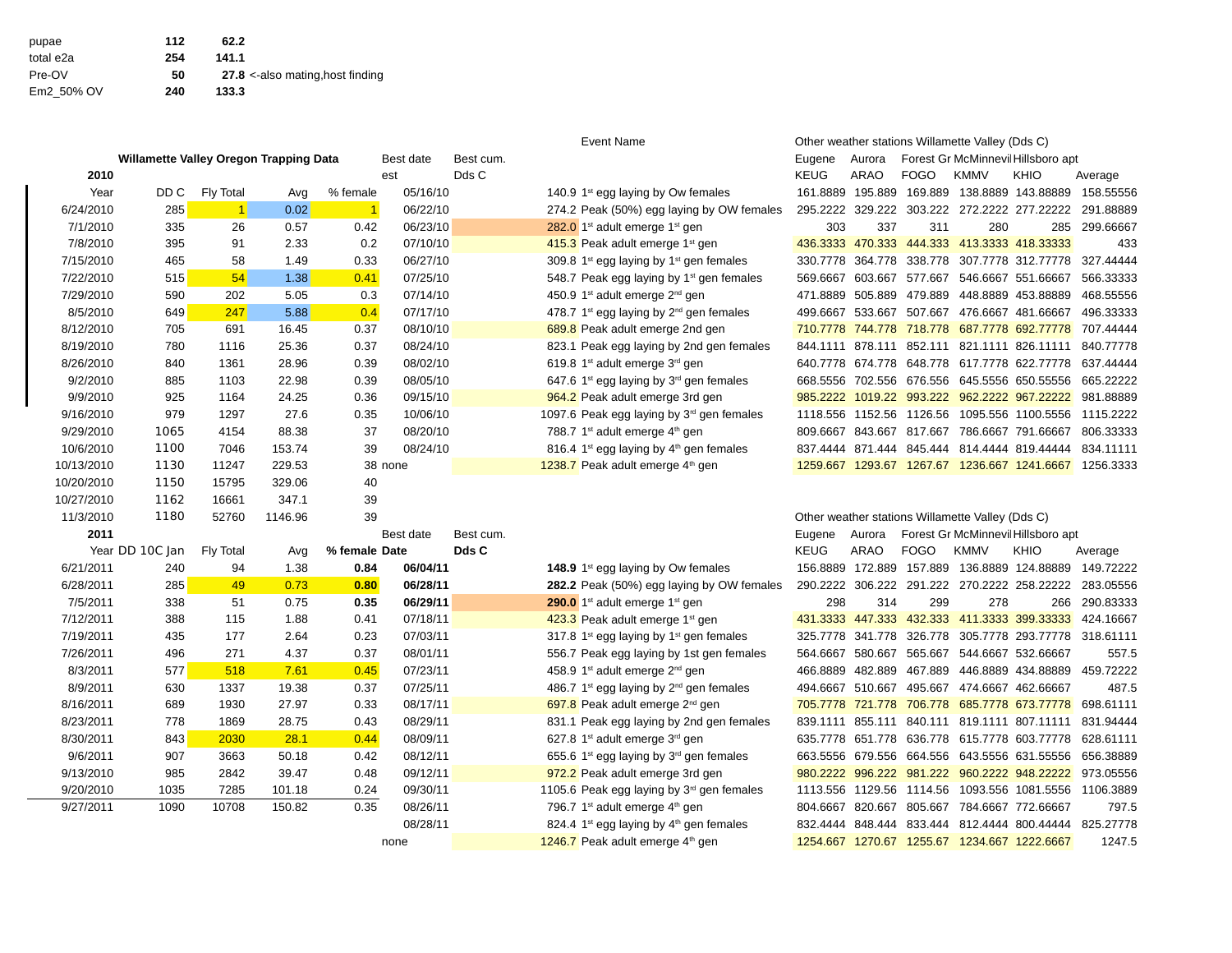|                     |                 |            |                                                                          | total    | 50% OV            | DD C           |                                      |                                      |
|---------------------|-----------------|------------|--------------------------------------------------------------------------|----------|-------------------|----------------|--------------------------------------|--------------------------------------|
|                     |                 |            |                                                                          | $#$ gens | DD F              | 278            |                                      |                                      |
|                     |                 |            | Model Version 3.0 - subset of all events                                 | ow gen   | 501               | 419            |                                      |                                      |
|                     |                 |            |                                                                          | 1 gen    | 755<br>1059       |                | Use for Color Table:<br>DD F<br>DD F |                                      |
|                     | $\mathbf{1}$    | 261        | DDs (50F) DDs (10C) Event(s)                                             | 2 gen    |                   | 588            |                                      |                                      |
|                     | $\overline{2}$  | 510        | 145 1st egg laying by OW females                                         | 3 gen    | 1363              | 757            | 0                                    | 230 Pre-egg laying activity          |
|                     |                 |            | 283 Peak (50%) egg laying by OW females                                  | 4 gen    | 1667              | 926            | 231                                  | 500 Egg laying by OW femal           |
|                     | $\overline{3}$  | 510        | 283 1st adult emerge 1st gen                                             | 5 gen    | 1971              | 1095           | 501                                  | 995 $1st$ gen. emergence             |
|                     | $\overline{4}$  | 565        | 314 1st egg laying by 1st gen females                                    | 6 gen    | 2275              | 1264           | 996                                  | 1490 2 <sup>nd</sup> gen. emergence  |
|                     | $5\phantom{.0}$ | 755        | 419 Peak adult emerge 1st gen                                            | 7 gen    | 2579              | 1433           | 1491                                 | 1985 3rd gen. emergence              |
|                     | 6               | 995        | 553 Peak egg laying by 1st gen females; max 2+ gens.                     | 8 gen    | 2883              | 1602           | 1986                                 | 2480 4 <sup>th</sup> gen. emergence  |
|                     | $\overline{7}$  | 1249       | 694 Peak adult emerge 2nd gen; max 3+ gens.                              | 9 gen    | 3187              | 1771           | 2481                                 | 2975 5 <sup>th</sup> gen. emergence  |
|                     | 8               | 1489       | 827 Peak egg laying by 2nd gen females; max 4+ gens.                     | 10 gen   | 3491              | 1939           | 2976                                 | 3470 6 <sup>th</sup> gen. emergence  |
|                     | 9               | 1743       | 968 Peak adult emerge 3rd gen; max 5 gens.                               | 11 gen   | 3795              | 2108           | 3471                                 | 3965 7 <sup>th</sup> gen. emergence  |
|                     | 10              | 1983       | 1102 Peak egg laying by 3rd gen females; max 6+ gens.                    | 12 gen   | 4099              | 2277           | 3966                                 | 4460 8 <sup>th</sup> gen. emergence  |
|                     | 11              | 2237       | 1243 Peak adult emerge 4th gen; max 6+ gens.                             | 13 gen   | 4403              | 2446           | 4461                                 | 4955 9th gen. emergence              |
|                     | 12              | 2477       | 1376 Peak egg laying by 4th gen females; max 7+ gens.                    | 14 gen   | 4707              | 2615           | 4956                                 | 5450 10th gen. emergence             |
|                     | 13              | 2731       | 1517 Peak adult emerge 5th gen; max 8+ gens.                             | 15 gen   | 5011              | 2784           | 5451                                 | 5945 11 <sup>th</sup> gen. emergence |
|                     | 14              | 3225       | 1792 Peak adult emerge 6th gen females; max 9+ gens.                     | 16 gen   | 5315              | 2953           | 5946                                 | 6440 12 <sup>th</sup> gen. emergence |
|                     |                 |            |                                                                          | 17 gen   | 5619              | 3122           | 6441                                 | 6935 13th gen. emergence             |
|                     |                 |            |                                                                          | 18 gen   | 5923              | 3291           | 6936                                 | 7430 14 <sup>th</sup> gen. emergence |
| Corvallis 1971-2000 |                 |            | Use Corvallis as best representative of fruit growing areas in W. Valley |          |                   |                | 7431                                 | 7925 15 <sup>th</sup> gen. emergence |
| Normals             | Average         | Best cum.  |                                                                          |          | Dds C             | Dds(F)         | 7926                                 | 8420 16 <sup>th</sup> gen. emergence |
| DDs (50) F          | Date            | Dds (10) C |                                                                          |          | Average           |                |                                      |                                      |
| 261                 | 05/18/00        |            | 144.9 $1st$ egg laying by OW females                                     |          | 154.1             | 277.45         | total<br>(cont.)                     |                                      |
| 501                 | 06/14/00        |            | 278.2 Peak (50%) egg laying by OW females                                |          | 287.5             | 517.45         | $#$ gens<br>DD F                     | DD C                                 |
| 515                 | 06/15/00        |            | 286.0 1 <sup>st</sup> adult emerge 1 <sup>st</sup> gen                   |          | 295.3             | 531.45         | 18 gen                               | 5923 3290.5556                       |
| 755                 | 07/04/00        |            | 419.3 Peak adult emerge $1st$ gen                                        |          | 428.6             | 771.45         | 19 gen                               | 6227 3459.4444                       |
| 565                 | 06/19/00        |            | 313.8 $1^{st}$ egg laying by $1^{st}$ gen females                        |          | 323.0             | 581.45         | 20 gen                               | 6531 3628.3333                       |
| 995                 | 07/19/00        |            | 552.7 Peak egg laying by 1st gen females; max 2+ gens.                   |          | 561.9             | 1011.45        | 21 gen                               | 6835 3797.2222                       |
| 819                 | 07/08/00        |            | 454.9 1st adult emerge 2 <sup>nd</sup> gen                               |          | 464.1             | 835.45         | 22 gen                               | 7139 3966.1111                       |
| 869                 | 07/11/00        |            | 482.7 1 <sup>st</sup> egg laying by 2 <sup>nd</sup> gen females          |          | 491.9             | 885.45         | 23 gen                               | 7443<br>4135                         |
| 1249                | 08/02/00        |            | 693.8 Peak adult emerge 2nd gen; max 3+ gens.                            |          |                   | 703.0 1265.45  |                                      |                                      |
| 1489                | 08/16/00        |            | 827.1 Peak egg laying by 2nd gen females; max 4+ gens.                   |          |                   | 836.4 1505.45  |                                      |                                      |
| 1123                | 07/26/00        |            | 623.8 1 <sup>st</sup> adult emerge 3 <sup>rd</sup> gen                   |          |                   | 633.0 1139.45  |                                      |                                      |
| 1173                | 07/29/00        |            | 651.6 1 <sup>st</sup> egg laying by 3 <sup>rd</sup> gen females          |          |                   | 660.8 1189.45  |                                      |                                      |
| 1743                | 08/31/00        |            | 968.2 Peak adult emerge 3rd gen; max 5 gens.                             |          |                   | 977.5 1759.45  |                                      |                                      |
| 1983                | 09/17/00        |            | 1101.6 Peak egg laying by $3rd$ gen females; max 6+ gens.                |          |                   | 1110.8 1999.45 |                                      |                                      |
| 1427                | 08/12/00        |            | 792.7 $1st$ adult emerge $4th$ gen                                       |          |                   | 801.9 1443.45  |                                      |                                      |
| 1477                | 08/15/00        |            | 820.4 $1st$ egg laying by $4th$ gen females                              |          |                   | 829.7 1493.45  |                                      |                                      |
| 2237                | 10/14/00        |            | 1242.7 Peak adult emerge 4th gen; max 6+ gens.                           |          |                   | 1251.9 2253.45 |                                      |                                      |
| 2477                | none            |            | 1376 Peak egg laying by $4th$ gen females; max 7+ gens.                  |          | 1385.25 2493.45   |                |                                      |                                      |
| 2731                | none            |            | 1517.1 Peak adult emerge 5th gen; max 8+ gens.                           |          | 1526.3611 2747.45 |                |                                      |                                      |
| 2971                | none            |            | 1650.4 Peak egg laying by 5 <sup>th</sup> gen females; max 9+ gens.      |          | 1659.6944 2987.45 |                |                                      |                                      |
| 3225                | none            |            | 1791.6 Peak adult emerge 6 <sup>th</sup> gen females; max 9+ gens.       |          |                   |                |                                      |                                      |
| 3465                | none            |            | 1924.9 Peak adult emerge 7 <sup>th</sup> gen females; max 11+ gens.      |          |                   |                |                                      |                                      |
| 3719                | none            |            | 2066.0 Peak adult emerge 8 <sup>th</sup> gen females; max 13+ gens.      |          |                   |                |                                      |                                      |
| 3959                | none            |            | 2199.3 Peak adult emerge 9 <sup>th</sup> gen females; max 14+ gens.      |          |                   |                |                                      |                                      |
| 4213                | none            |            | 2340.4 Peak adult emerge 10 <sup>th</sup> gen females; max 16+ gens.     |          |                   |                |                                      |                                      |
| 4453                | none            |            | 2473.8 Peak adult emerge 11 <sup>th</sup> gen females; max 18 gens.      |          |                   |                |                                      |                                      |
|                     |                 |            |                                                                          |          |                   |                |                                      |                                      |